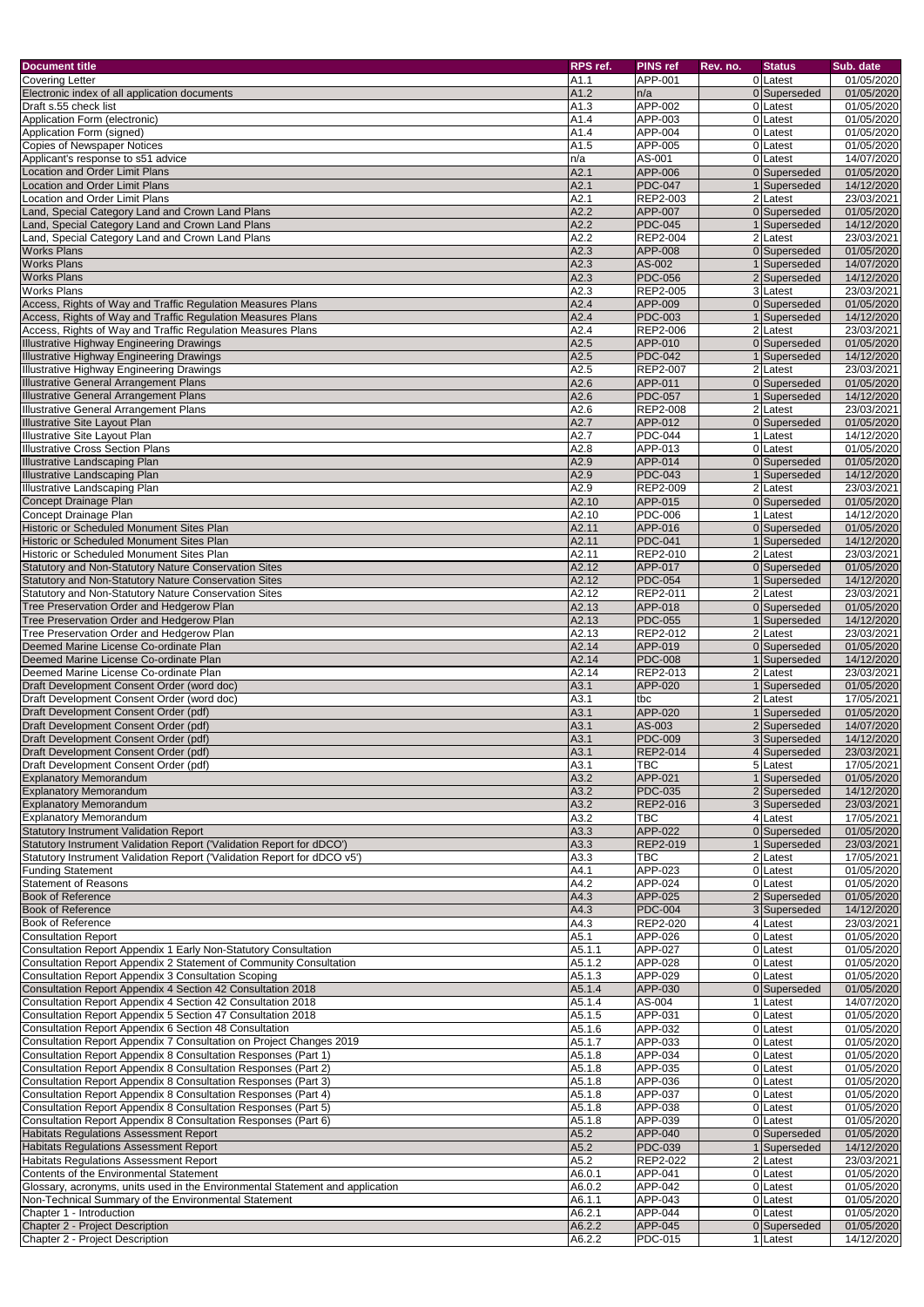| <b>Document title</b>                                                                          | RPS ref. | <b>PINS ref</b> | Rev. no. | <b>Status</b> | Sub. date  |
|------------------------------------------------------------------------------------------------|----------|-----------------|----------|---------------|------------|
| Chapter 3 - Consideration of Alternatives                                                      | A6.2.3   | APP-046         |          | 0 Latest      | 01/05/2020 |
| Chapter 4 - Environmental Impact Assessment Methodology                                        | A6.2.4   | APP-047         |          | 0 Latest      | 01/05/2020 |
| Chapter 5 - Scoping and Consultation                                                           | A6.2.5   | APP-048         |          | 0 Latest      | 01/05/2020 |
| Chapter 6 - Landscape and Visual Resources (Part 1)                                            | A6.3.1   | APP-049         |          | 0 Latest      | 01/05/2020 |
| Chapter 6 - Landscape and Visual Resources (Part 2)                                            | A6.3.1   | APP-050         |          | 0 Latest      | 01/05/2020 |
| Chapter 6 - Landscape and Visual Resources (Part 3)                                            | A6.3.1   | APP-051         |          | 0 Latest      | 01/05/2020 |
| Chapter 6 - Landscape and Visual Resources (Part 4)                                            | A6.3.1   | APP-052         |          | 0 Latest      | 01/05/2020 |
| Chapter 6 - Landscape and Visual Resources (Part 5)                                            | A6.3.1   | APP-053         |          | 0 Latest      | 01/05/2020 |
| Chapter 6 - Landscape and Visual Resources (Part 6)                                            | A6.3.1   | APP-054         |          | 0 Latest      | 01/05/2020 |
| Chapter 6 - Landscape and Visual Resources (Part 7)                                            | A6.3.1   | APP-055         |          | 0 Latest      | 01/05/2020 |
| Chapter 7 - Historic Environment                                                               | A6.3.2   | APP-056         |          | 0 Latest      | 01/05/2020 |
| Chapter 8 - Land Use, Agriculture and Socio-Economics                                          | A6.3.3   | APP-057         |          | 0Latest       | 01/05/2020 |
| Chapter 9 - Onshore Ecology                                                                    | A6.3.4   | APP-058         |          | 0 Superseded  | 01/05/2020 |
| Chapter 9 - Onshore Ecology                                                                    | A6.3.4   | <b>PDC-021</b>  |          | 1 Latest      | 14/12/2020 |
| Chapter 10 - Traffic and Transport                                                             | A6.3.5   | APP-059         |          | 0 Latest      | 01/05/2020 |
| Chapter 11 - Noise and Vibration                                                               | A6.3.6   | APP-060         |          | 0 Latest      | 01/05/2020 |
| Chapter 12 - Air Quality                                                                       | A6.3.7   | APP-061         |          | 0 Latest      | 01/05/2020 |
| Chapter 13 - Human Health                                                                      |          |                 |          | 0Latest       |            |
| Chapter 14 - Climate Change                                                                    | A6.3.8   | APP-062         |          |               | 01/05/2020 |
|                                                                                                | A6.3.9   | APP-063         |          | 0Latest       | 01/05/2020 |
| Chapter 15 - Hydrology and Flood Risk                                                          | A6.3.10  | APP-064         |          | 0 Superseded  | 01/05/2020 |
| Chapter 15 - Hydrology and Flood Risk                                                          | A6.3.10  | <b>PDC-017</b>  |          | 1 Latest      | 14/12/2020 |
| Chapter 16 - Geology, Hydrogeology and Ground Conditions                                       | A6.3.11  | APP-065         |          | 0 Latest      | 01/05/2020 |
| Chapter 17 - Marine Environment                                                                | A6.3.12  | APP-066         |          | 0 Superseded  | 01/05/2020 |
| Chapter 17 - Marine Environment                                                                | A6.3.12  | <b>PDC-019</b>  |          | 1 Latest      | 14/12/2020 |
| Chapter 18 - Cumulative Effects Assessment Introduction and Screening                          | A6.4.1   | APP-067         |          | 0 Latest      | 01/05/2020 |
| Chapter 19 - Landscape and Visual Resources                                                    | A6.4.2   | APP-068         |          | 0 Latest      | 01/05/2020 |
| Chapter 20 - Historic Environment                                                              | A6.4.3   | APP-069         |          | 0 Latest      | 01/05/2020 |
| Chapter 21 - Land Use, Agriculture and Socio-Economics                                         | A6.4.4   | APP-070         |          | 0Latest       | 01/05/2020 |
| Chapter 22 - Onshore Ecology                                                                   | A6.4.5   | APP-071         |          | 0Latest       | 01/05/2020 |
| Chapter 23 - Traffic and Transport                                                             | A6.4.6   | APP-072         |          | 0 Latest      | 01/05/2020 |
| Chapter 24 - Noise and Vibration                                                               | A6.4.7   | APP-073         |          | 0 Latest      | 01/05/2020 |
| Chapter 25 - Air Quality                                                                       | A6.4.8   | APP-074         |          | 0 Latest      | 01/05/2020 |
| Chapter 26 - Human Health                                                                      | A6.4.9   | APP-075         |          | 0Latest       | 01/05/2020 |
| Chapter 27 - Climate Change                                                                    | A6.4.10  | APP-076         |          | 0Latest       | 01/05/2020 |
| Chapter 28 - Hydrology and Flood Risk                                                          | A6.4.11  | <b>APP-077</b>  |          | 0 Latest      | 01/05/2020 |
| Chapter 29 - Geology, Hydrogeology and Ground Conditions                                       | A6.4.12  | APP-078         |          | 0 Superseded  | 01/05/2020 |
|                                                                                                | A6.4.12  | <b>REP2-024</b> |          | 1 Latest      | 23/03/2021 |
| Chapter 29 - Geology, Hydrogeology and Ground Conditions                                       |          |                 |          | 0 Latest      |            |
| Chapter 30 - Marine Environment                                                                | A6.4.13  | APP-079         |          |               | 01/05/2020 |
| Chapter 31 - Summary of Inter-Related Effects                                                  | A6.5.1   | APP-080         |          | 0 Superseded  | 01/05/2020 |
| Chapter 31 - Summary of Inter-Related Effects                                                  | A6.5.1   | REP2-026        |          | 1 Latest      | 23/03/2021 |
| Chapter 32 - Summary of Cumulative Effects                                                     | A6.5.2   | APP-081         |          | 0 Superseded  | 01/05/2020 |
| Chapter 32 - Summary of Cumulative Effects                                                     | A6.5.2   | <b>REP2-028</b> |          | 1 Latest      | 23/03/2021 |
| Chapter 33 - Summary of Residual Effects                                                       | A6.5.3   | APP-082         |          | 0 Superseded  | 01/05/2020 |
| Chapter 33 - Summary of Residual Effects                                                       | A6.5.3   | <b>PDC-023</b>  |          | 1 Latest      | 14/12/2020 |
| Appendix 2.1 - Mitigation, Enhancement and Monitoring Commitments                              | A6.6.1   | APP-083         |          | 0 Superseded  | 01/05/2020 |
| Appendix 2.1 - Mitigation, Enhancement and Monitoring Commitments                              | A6.6.1   | <b>PDC-029</b>  |          | 1 Superseded  | 14/12/2020 |
| Appendix 2.1 - Mitigation, Enhancement and Monitoring Commitments                              | A6.6.1   | <b>REP2-030</b> |          | 2 Latest      | 23/03/2021 |
| Appendix 2.2 - Accident and Emergency Management                                               | A6.6.2   | APP-084         |          | 0 Latest      | 01/05/2020 |
| Appendix 4.1 - Transboundary Impacts Screening Note                                            | A6.6.3   | APP-085         |          | 0 Latest      | 01/05/2020 |
| Appendix 7.1 - Historic Environment Desk-Based Assessment                                      | A6.6.4   | APP-086         |          | 0 Latest      | 01/05/2020 |
| Appendix 7.2 - Geoarchaeological Deposit Model Report                                          | A6.6.5   | APP-087         |          | 0 Latest      | 01/05/2020 |
| Appendix 8.1 - ALC and Soil Survey Data                                                        | A6.6.6   | APP-088         |          | 0 Latest      | 01/05/2020 |
| Appendix 8.2 - Common Land                                                                     | A6.6.7   | APP-089         |          | 0 Latest      | 01/05/2020 |
| Appendix 8.3 - Construction Labour Forecasting                                                 | A6.6.8   | APP-090         |          | 0 Latest      | 01/05/2020 |
| Appendix 9.1 - Ecological desk study and survey report                                         | A6.6.9   | APP-091         |          | 0 Latest      | 01/05/2020 |
| Appendix 9.2 - Third Party Survey Reports                                                      | A6.6.10  | APP-092         |          | 0 Latest      | 01/05/2020 |
| Appendix 9.3 - Biodiversity Net Gain                                                           | A6.6.11  | APP-093         |          | 0 Superseded  | 01/05/2020 |
| Appendix 9.3 - Biodiversity Net Gain                                                           | A6.6.11  | <b>PDC-032</b>  |          | 1 Latest      | 14/12/2020 |
| Appendix 9.4 - Foreshore Wintering Bird Surveys 2019-20                                        | A6.6.39  | APP-094         |          | 0 Superseded  | 01/05/2020 |
| Appendix 9.4 - Foreshore Wintering Bird Surveys 2019-20                                        | A6.6.39  | <b>PDC-033</b>  |          | 1 Latest      | 14/12/2020 |
| Appendix 10.1 - Transport Assessment                                                           | A6.6.12  | APP-095         |          | 0 Latest      | 01/05/2020 |
| Appendix 11.1 - Baseline Sound Monitoring Report                                               | A6.6.13  | APP-096         |          | 0 Latest      | 01/05/2020 |
| Appendix 11.2 - BS4142:2014 Statements of Competence                                           | A6.6.14  | APP-097         |          | 0 Latest      | 01/05/2020 |
| Appendix 11.3 - Construction Noise Assessment Methodology and Results                          | A6.6.15  | APP-098         |          | 0 Latest      | 01/05/2020 |
| Appendix 11.4 - Operational Noise Assessment Methodology and Results                           | A6.6.16  | APP-099         |          | 0 Latest      | 01/05/2020 |
| Appendix 11.5 - Standards and Guidance Relevant to Noise and Vibration                         |          | <b>APP-100</b>  |          | 0 Latest      |            |
|                                                                                                | A6.6.17  |                 |          |               | 01/05/2020 |
| Appendix 12.1 - Air Quality Impacts on Ecological Receptors                                    | A6.6.18  | <b>APP-101</b>  |          | 0 Latest      | 01/05/2020 |
| Appendix 12.2 - Baseline Air Quality Conditions                                                | A6.6.19  | APP-102         |          | 0 Latest      | 01/05/2020 |
| Appendix 12.3 - Stack Height Determination                                                     | A6.6.20  | APP-103         |          | 0 Latest      | 01/05/2020 |
| Appendix 12.4 - Model Inputs and Outputs                                                       | A6.6.21  | APP-104         |          | 0 Latest      | 01/05/2020 |
| Appendix 12.5 - Results of Other Scenarios                                                     | A6.6.22  | APP-105         |          | 0Latest       | 01/05/2020 |
| Appendix 12.6 - Assessment of Traffic-Related Emissions                                        | A6.6.23  | APP-106         |          | 0Latest       | 01/05/2020 |
| Appendix 12.7 - Assessment of Plume Visibility                                                 | A6.6.24  | <b>APP-107</b>  |          | 0 Latest      | 01/05/2020 |
| Appendix 12.8 - Further Analysis of Air Quality in Gravesend                                   | A6.6.25  | APP-108         |          | 0 Latest      | 01/05/2020 |
| Appendix 13.1 - Health Baseline                                                                | A6.6.26  | APP-109         |          | 0 Latest      | 01/05/2020 |
| Appendix 14.1 - GHG Calculations                                                               | A6.6.27  | APP-110         |          | 0 Latest      | 01/05/2020 |
| Appendix 14.2 - Climate Change Risk                                                            | A6.6.28  | APP-111         |          | 0 Latest      | 01/05/2020 |
| Appendix 15.1 - Flood Risk Assessment                                                          | A6.6.29  | APP-112         |          | 0 Superseded  | 01/05/2020 |
| Appendix 15.1 - Flood Risk Assessment                                                          | A6.6.29  | <b>PDC-025</b>  |          | 1 Latest      | 14/12/2020 |
| Appendix 15.2 - Flood Zones/model data (Part 1)                                                | A6.6.30  | APP-113         |          | 0 Latest      | 01/05/2020 |
| Appendix 15.2 - Flood Zones/model data (Part 2)                                                | A6.6.30  | APP-114         |          | 0 Latest      | 01/05/2020 |
| Appendix 15.3 - Surface Water Abstraction Licences, Discharge Consents and Pollution Incidents | A6.6.31  | APP-115         |          | 0 Latest      | 01/05/2020 |
| Appendix 16.1 - Phase 1 Preliminary Risk Assessment                                            | A6.6.32  | APP-116         |          | 0 Latest      | 01/05/2020 |
| Appendix 16.2 - Phase 2 Site Investigation Report                                              | A6.6.33  | APP-117         |          | 0 Latest      | 01/05/2020 |
| Appendix 16.3 - Team2100 Tilbury Ground Investigations                                         | A6.6.34  | APP-118         |          | 0 Latest      | 01/05/2020 |
| Appendix 17.1 - Phase 1 Intertidal Survey Report and Benthic Ecology Desktop Review            | A6.6.35  | APP-119         |          | 0 Latest      | 01/05/2020 |
| Appendix 17.2 - Hydrodynamic Modelling and Sediment Assessment                                 | A6.6.36  | APP-120         |          | 0 Latest      | 01/05/2020 |
| Appendix 17.3 - Water Framework Directive Assessment                                           | A6.6.37  | APP-121         |          | 0 Superseded  | 01/05/2020 |
| Appendix 17.3 - Water Framework Directive Assessment                                           | A6.6.37  | <b>PDC-027</b>  |          | 1 Latest      | 14/12/2020 |
|                                                                                                |          |                 |          |               |            |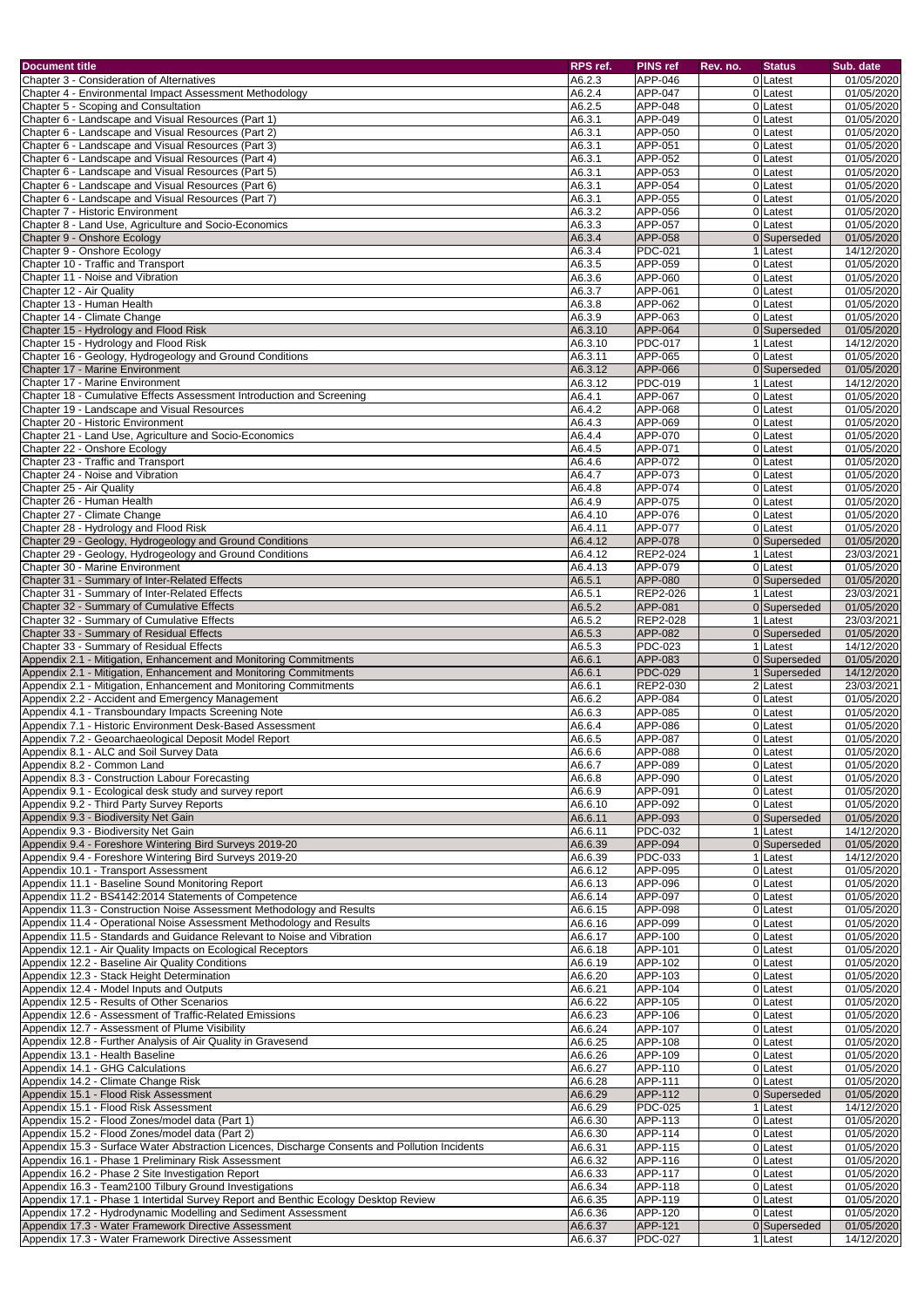| <b>Document title</b>                                                                                              | RPS ref.                 | <b>PINS ref</b>             | Rev. no.        | <b>Status</b>              | Sub. date                |
|--------------------------------------------------------------------------------------------------------------------|--------------------------|-----------------------------|-----------------|----------------------------|--------------------------|
|                                                                                                                    |                          | APP-122                     |                 | 0 Latest                   |                          |
| Appendix 17.4 - Third Party Survey Reports<br><b>Statutory Nuisances Statement</b>                                 | A6.6.38<br>A7.1          | APP-123                     |                 | 0 Latest                   | 01/05/2020<br>01/05/2020 |
| <b>Grid and Gas Connection Statement</b>                                                                           | A7.2                     | APP-124                     |                 | 0 Latest                   | 01/05/2020               |
| Conceptual Drainage Strategy                                                                                       | A7.3                     | APP-125                     | PO4             | Superseded                 | 01/05/2020               |
| Conceptual Drainage Strategy                                                                                       | A7.3                     | <b>PDC-007</b>              | PO <sub>5</sub> | Superseded                 | 14/12/2020               |
| Conceptual Drainage Strategy                                                                                       | A7.3                     | <b>TBC</b>                  | PO <sub>6</sub> | Latest                     | 17/05/2021               |
| Gas Connection Concept Design Report                                                                               | A7.4                     | APP-126                     |                 | 0 Latest                   | 01/05/2020               |
| <b>Combined Heat and Power Report</b>                                                                              | A7.5                     | APP-127                     |                 | 0 Latest                   | 01/05/2020               |
| Carbon Capture Readiness Report                                                                                    | A7.6                     | APP-128                     |                 | 0 Latest                   | 01/05/2020               |
| Other Consents and Licenses Statement                                                                              | A7.7                     | APP-129                     |                 | 0 Superseded               | 01/05/2020               |
| Other Consents and Licenses Statement                                                                              | A7.7                     | REP2-032                    |                 | Latest                     | 23/03/2021               |
| Concept Design of Causeway for Delivery of Abnormal Indivisible Loads                                              | A7.8                     | APP-130                     |                 | 0 Latest                   | 01/05/2020               |
| Arboriculture Impact Assessment (Part 1)                                                                           | A8.1                     | APP-131                     |                 | 0 Latest                   | 01/05/2020               |
| Arboriculture Impact Assessment (Part 2)                                                                           | A8.1                     | APP-132                     |                 | 0 Latest                   | 01/05/2020               |
| Arboriculture Impact Assessment (Part 3)                                                                           | A8.1                     | APP-133                     |                 | 0 Latest                   | 01/05/2020               |
| Applicant's EIA Scoping Report and PINS Scoping Opinion                                                            | A8.2                     | APP-134                     |                 | 0 Latest                   | 01/05/2020               |
| Statement of Case and Green Belt Statement (Part 1)                                                                | A8.3                     | APP-135                     |                 | 0 Latest                   | 01/05/2020               |
| Statement of Case and Green Belt Statement (Part 2)                                                                | A8.3                     | APP-136                     |                 | 0 Latest                   | 01/05/2020               |
| Statement of Case and Green Belt Statement (Part 3)                                                                | A8.3                     | APP-137                     |                 | 0 Latest                   | 01/05/2020               |
| Statement of Case and Green Belt Statement (Part 4)                                                                | A8.3                     | APP-138                     |                 | 0 Latest                   | 01/05/2020               |
| Statement of Case and Green Belt Statement (Part 5)                                                                | A8.3                     | APP-139                     |                 | 0 Latest                   | 01/05/2020               |
| <b>Design Principles Statement</b>                                                                                 | A8.4                     | APP-140                     |                 | 0 Superseded               | 01/05/2020               |
| <b>Design Principles Statement</b>                                                                                 | A8.4                     | <b>REP2-034</b>             |                 | 1 Latest                   | 23/03/2021               |
| <b>Flood Evacuation Plan</b>                                                                                       | A8.5                     | APP-141                     |                 | 0 Superseded               | 01/05/2020               |
| <b>Flood Evacuation Plan</b>                                                                                       | A8.5                     | <b>PDC-037</b>              |                 | Latest                     | 14/12/2020               |
| <b>Code of Construction Practice</b>                                                                               | A8.6                     | APP-142                     |                 | 0 Superseded               | 01/05/2020               |
| Code of Construction Practice                                                                                      | A8.6                     | REP2-035                    |                 | 1 Latest                   | 23/03/2021               |
| Outline Ecological Management Plan                                                                                 | A8.7                     | APP-143                     |                 | 0 Superseded               | 01/05/2020               |
| Outline Ecological Management Plan                                                                                 | A8.7                     | <b>PDC-050</b>              |                 | Latest                     | 14/12/2020               |
| <b>Construction Traffic Management Plan</b>                                                                        | A8.8                     | <b>APP-144</b>              |                 | 0 Superseded               | 01/05/2020               |
| <b>Construction Traffic Management Plan</b><br>Construction Traffic Management Plan                                | A8.8<br>A8.8             | <b>PDC-048</b><br>REP2-037  |                 | Superseded<br>2 Superseded | 14/12/2020<br>23/03/2021 |
| <b>Construction Traffic Management Plan</b>                                                                        | A8.8                     | $\overline{\text{TBC}}$     |                 | 3 Latest                   | 17/05/2021               |
| <b>Construction Worker Travel Plan</b>                                                                             | A8.9                     | APP-145                     |                 | 0 Latest                   | 01/05/2020               |
| Outline Saltmarsh Enhancement and Maintenance Plan - withdrawn                                                     | A8.10                    | <b>APP-146</b>              |                 | 0 Withdrawn                | 01/05/2020               |
| Outline Written Scheme of Archaeological Investigation                                                             | A8.11                    | <b>APP-147</b>              |                 | 0 Superseded               | 01/05/2020               |
| National Grid Statement of Common Ground                                                                           | A8.12                    | <b>APP-148</b>              |                 | 0 Latest                   | 01/05/2020               |
| Table of amendments to the Development Consent Order between version 1 (application) to version 2 (post            |                          |                             |                 |                            |                          |
| section 51 advice)                                                                                                 | n/a                      | AS-005                      |                 | 0 Superseded               | 14/07/2020               |
| Table of amendments to the Development Consent Order between version 3 and version 4                               | n/a                      | <b>REP2-018</b>             |                 | 0 Superseded               | 23/03/2021               |
| Table of amendments to the Development Consent Order between version 4 and version 5                               | n/a                      | $\overline{\text{TBC}}$     |                 | 0 Latest                   | 17/05/2021               |
| <b>Cumulative Effects Assessment Addendum</b>                                                                      | n/a                      | AS-007                      |                 | 0 Latest                   | 14/10/2020               |
| Applicant's S56 notice of accepted application                                                                     | n/a                      | OD-003                      |                 | 0 Latest                   | 08/07/2020               |
| Certificate of Compliance with Section 56 of the Planning Act 2008                                                 | n/a                      | <b>OD-004</b>               |                 | 0 Latest                   | 27/08/2020               |
| Certificate of Compliance with Section 59 of the Planning Act 2008                                                 | n/a                      | OD-005                      |                 | 0 Latest                   | 27/08/2020               |
| Certificate of Compliance with Regulation 16 Notice                                                                | n/a                      | OD-006                      |                 | 0 Latest                   | 27/08/2020               |
| Applicant's Notice in relation to Examining Authority's Request for Further Information and Procedural Decision to |                          |                             |                 |                            |                          |
| Postpone Part 2 of the Preliminary Meeting                                                                         | n/a                      | <b>OD-008</b>               |                 | 0 Latest                   | 14/12/2020               |
| Letter to PINS (POTLL WS PD1) 16.10.20                                                                             | n/a                      | AS-008                      |                 | 0 Latest                   | 16/10/2020               |
| Response to the ExA's Rule 17 letter of 6 January 2021, requesting further information from the Applicant          | n/a                      | AS-010                      |                 | 0 Latest                   | 07/01/2021               |
| Notification of a non-material change request to the submitted application                                         | n/a                      | AS-011                      |                 | 0 Latest                   | 18/01/2021               |
| Thurrock Power Ltd Procedural Deadline A Submission                                                                | n/a                      | <b>PDA-006</b>              |                 | 0 Latest                   | 06/10/2020               |
| <b>Thurrock Power Ltd Procedural Deadline B Submission</b>                                                         | n/a                      | PDB-003                     |                 | 0 Latest                   | 30/10/2020               |
| Procedural Deadline C Cover Letter                                                                                 | n/a                      | <b>PDC-001</b>              |                 | 0 Latest                   | 14/12/2020               |
| Procedural Deadline C Letter - Cultural Heritage                                                                   | n/a                      | <b>PDC-002</b>              |                 | 0 Latest                   | 14/12/2020               |
| Assessment of Causeway Decommissioning                                                                             | n/a                      | <b>PDC-012</b>              |                 | 0 Latest                   | 14/12/2020               |
| <b>Causeway Public Access Restrictions</b>                                                                         | n/a                      | <b>PDC-053</b>              |                 | 0 Superseded               | 14/12/2020               |
| <b>Historic Environment Settings Analysis</b>                                                                      | n/a                      | <b>PDC-013</b>              |                 | 0 Latest                   | 14/12/2020               |
| Preliminary Navigation Risk Assessment for the Thurrock FGP Causeway                                               | n/a                      | <b>PDC-052</b>              | R03-00 Latest   |                            | 14/12/2020               |
| Updated Heritage Baseline Report                                                                                   | n/a                      | <b>PDC-014</b>              |                 | 0 Latest                   | 14/12/2020               |
| Representative Viewpoint, Character, Photowireline & Photomontage Figures                                          | n/a                      | <b>PDC-046</b>              |                 | 0 Latest                   | 14/12/2020               |
| Submission for Procedural Deadline D                                                                               | n/a                      | PDD-010                     |                 | 0 Latest                   | 27/01/2021               |
| Deadline 1 Submission                                                                                              | n/a<br>$\overline{AQ-1}$ | REP1-001                    |                 | 0 Latest                   | 02/03/2021               |
| <b>Air Quality Baseline</b><br><b>Ecological Receptors</b>                                                         | $AQ-2$                   | REP2-042<br><b>REP2-043</b> |                 | 0 Latest<br>0 Latest       | 23/03/2021<br>23/03/2021 |
| Nitrogen Dioxide Contours                                                                                          | $AQ-3$                   | <b>REP2-044</b>             |                 | 0 Latest                   | 23/03/2021               |
| <b>Compulsory Acquisition Schedule</b>                                                                             | $CA-1$                   | REP2-045                    |                 | 0 Latest                   | 23/03/2021               |
| <b>West Tilbury Common Byelaws</b>                                                                                 | $CA-2$                   | REP2-046                    |                 | 0 Latest                   | 23/03/2021               |
| <b>Hydrogen Combustion in Reciprocating Engines</b>                                                                | $CC-1$                   | REP2-047                    |                 | 0 Latest                   | 23/03/2021               |
| Minutes of Meeting with HE and ECC 10 February 2021                                                                | HER-1                    | REP2-053                    |                 | 0 Latest                   | 23/03/2021               |
| <b>Historic Environment Information</b>                                                                            | HER-2                    | REP2-054                    |                 | 0 Latest                   | 23/03/2021               |
| Comparison of Tilbury and Warley Sites                                                                             | $EIA-1$                  | REP2-049                    |                 | 0 Latest                   | 23/03/2021               |
| NGET Letter 23 February 2021                                                                                       | GEN-1                    | REP2-052                    |                 | 0 Latest                   | 23/03/2021               |
| <b>Biodiversity Net Gain Spreadsheet</b>                                                                           | IECO-1                   | <b>REP2-048</b>             |                 | 0 Latest                   | 23/03/2021               |
| <b>Baseline Ambient Noise Levels</b>                                                                               | <b>N&amp;V-1</b>         | REP2-055                    |                 | 0 Latest                   | 23/03/2021               |
| Surface Water Map                                                                                                  | <b>FR-1</b>              | REP2-050                    |                 | 0 Latest                   | 23/03/2021               |
| Environment Agency Letter 15 February 2021                                                                         | FR-2                     | REP2-051                    |                 | 0 Latest                   | 23/03/2021               |
| Outline Written Scheme of Investigation for Terrestrial Archaeological Mitigation (formerly A8.11, APP-147, now    |                          |                             |                 |                            |                          |
| split into two documents)                                                                                          | A8.11a                   | REP2-039                    |                 | 0 Latest                   | 23/03/2021               |
| Outline Written Scheme of Investigation for Marine and Intertidal Archaeological Mitigation (formerly A8.11, APP-  |                          |                             |                 |                            |                          |
| 147, now split into two documents)                                                                                 | A8.11b                   | <b>REP2-040</b>             |                 | 0 Superseded               | 23/03/2021               |
| Outline Written Scheme of Investigation for Marine and Intertidal Archaeological Mitigation (formerly A8.11, APP-  |                          |                             |                 |                            |                          |
| 147, now split into two documents)                                                                                 | A8.11b                   | TBC                         |                 | 1 Latest                   | 17/05/2021               |
| Thurrock Power Comments on Natural England PDD Submission                                                          | n/a                      | REP2-056                    |                 | 0 Latest                   | 23/03/2021               |
| Lower Thames Crossing Comparison                                                                                   | TR-1                     | REP2-057                    |                 | 0 Latest                   | 23/03/2021               |
| Anglian Water Statement of Common Ground (final)                                                                   | SoCG-AW                  | REP2-064                    |                 | 0 Latest                   | 23/03/2021               |
| Environment Agency Statement of Common Ground (draft)                                                              | SoCG-EA                  | <b>REP2-060</b>             |                 | 0 Superseded               | 23/03/2021               |
| Environment Agency Statement of Common Ground (draft)                                                              | SoCG-EA                  | REP3-015                    |                 | 1 Latest                   | 12/04/2021               |
| Historic England Statement of Common Ground (draft)                                                                | SoCG-HE                  | <b>REP2-061</b>             |                 | 0 Superseded               | 23/03/2021               |